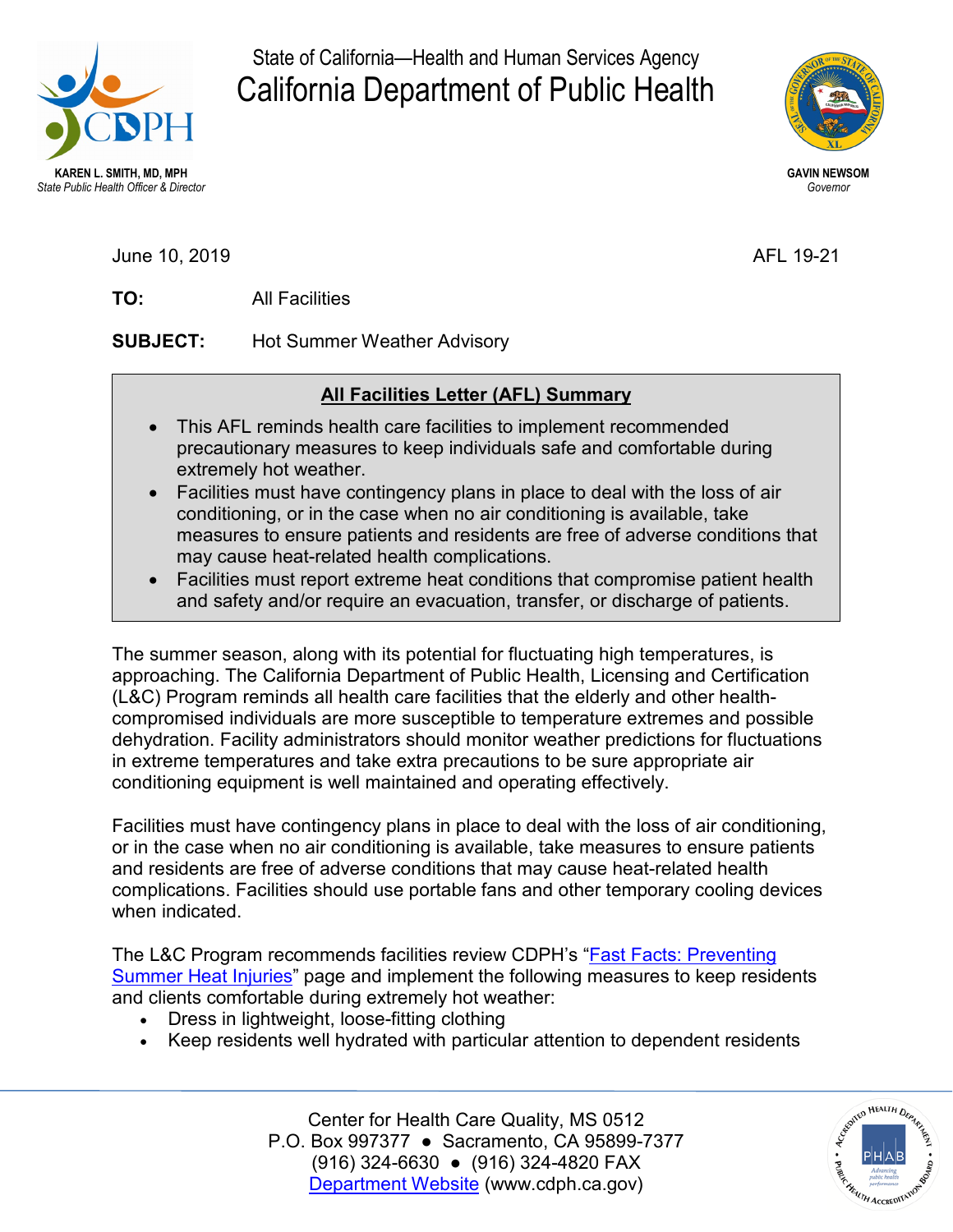AFL 19-21 Page 2 June 10, 2019

- Minimize physical activities during the hottest parts of the day
- Stay indoors and out of the sun during the hottest parts of the day
- Use fans as indicated in the ["Fast Facts"](https://www.cdph.ca.gov/Programs/CHCQ/LCP/Pages/Fast-Facts-Summer-Heat.aspx) page on preventing summer heat injuries
- Open windows where feasible if screens are intact, to allow fresh air to circulate
- Use cool compresses, misting, showers, and baths to promote cooling
- Avoid hot foods and heavy meals
- Encourage frozen treats such as "popsicles" between meals
- Keep a hydration station readily available to residents, family, and staff
- Be alert to adverse changes in patient and resident conditions that may be heat related
- Develop and implement a system to monitor hydration status and be prepared to take appropriate interventions
- Pay special attention to patients with medications that make the patient susceptible to high temperatures, e.g., psychotropic medications

 repellents, administrators or infection control practitioners should consult the Centers for Disease Control and Prevention website at CDC - Natural Disasters and Severe Hot weather brings mosquitoes and the risk of contracting West Nile Virus. If mosquitoes are abundant, residents and clients should remain indoors in the early morning and at twilight, when mosquitoes are most active. Use repellents cautiously, especially on children and the elderly. For additional information on the use of chemical **Weather** 

 If the extreme heat conditions affect your facility by compromising patient health and safety and/or require an evacuation, transfer, or discharge of patients, you must contact Licensing regulations require facilities to report all emergency and/or disaster-related occurrences that threaten the welfare, safety, or health of patients to the L&C Program. your L&C district office. Please follow these guidelines for reporting such occurrences:

| Time                             | Requirement                                                     |
|----------------------------------|-----------------------------------------------------------------|
| During normal business hours     | Contact the local L&C district office you customarily           |
| $(8:00 a.m. - 5:00 p.m.)$        | work with for your geographical location.                       |
| For after-hour reporting or if   | For facilities outside Los Angeles County, contact<br>$\bullet$ |
| the local L&C district office is | the State Office of Emergency Services Warning                  |
| non-operational due to an        | Center at (916) 845-8911. Ask that they notify the              |
| emergency and/or disaster        | CDPH duty officer.                                              |
|                                  | For facilities in Los Angeles County contact the<br>$\bullet$   |
|                                  | Los Angeles County Operator at (213) 974-1234.                  |
|                                  | Ask that they notify the on-call Health Facilities              |
|                                  | Inspection Division supervisor.                                 |